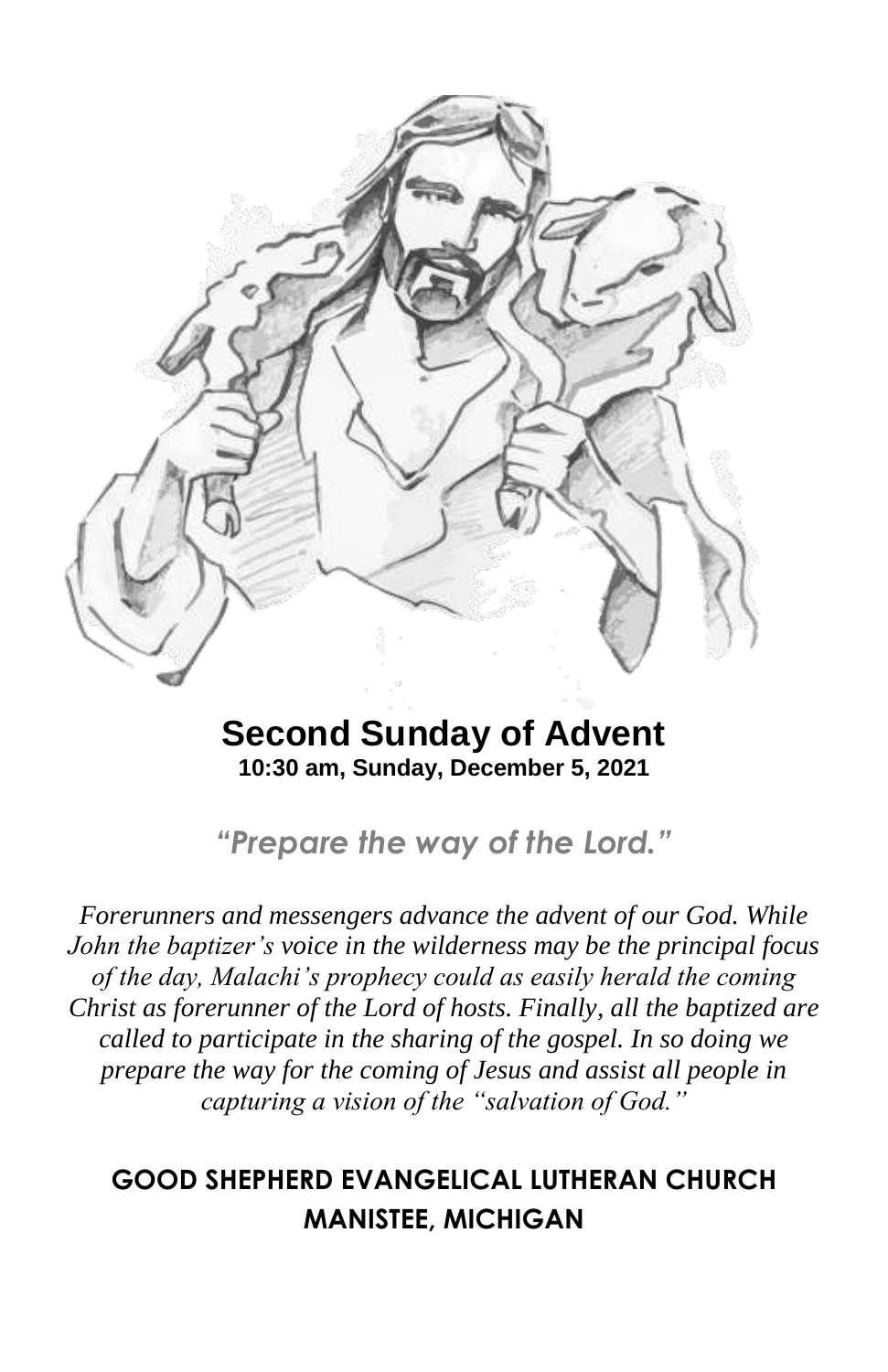# **LIGHTING OF THE ADVENT CANDLE**

"Let All Mortal Flesh Keep Silence" Verse 2 ELW 490

# **WELCOME**

*All who are able, stand at the invitation of the presiding minister.*

# **CONFESSION AND FORGIVENESS**

*The sign of the cross may be made by all in remembrance of their Baptism.*

In the name of the Father, and of the  $+$  Son, and of the Holy Spirit. **Amen.**

Almighty God, to whom all hearts are open, all desires known, and from whom no secrets are hid: Cleanse the thoughts of our hearts by the inspiration of your Holy Spirit, that we may perfectly love you and worthily magnify your holy name, through Jesus Christ our Lord **Amen**.

If we say we have no sin, we deceive ourselves, and the truth is not in us. But if we confess our sins, God who is faithful and just will forgive our sins and cleanse us from all unrighteousness.

*Silence for reflection and self-examination.*

#### Most merciful God,

**we confess that we are in bondage to sin and cannot free ourselves. We have sinned against you in thought, word, and deed, by what we have done and by what we have left undone. We have not loved you with our whole heart; we have not loved our neighbors as ourselves. For the sake of your Son, Jesus Christ, have mercy on us. Forgive us, renew us, and lead us, so that we may delight in your will and walk in your ways, to the glory of your holy name. Amen**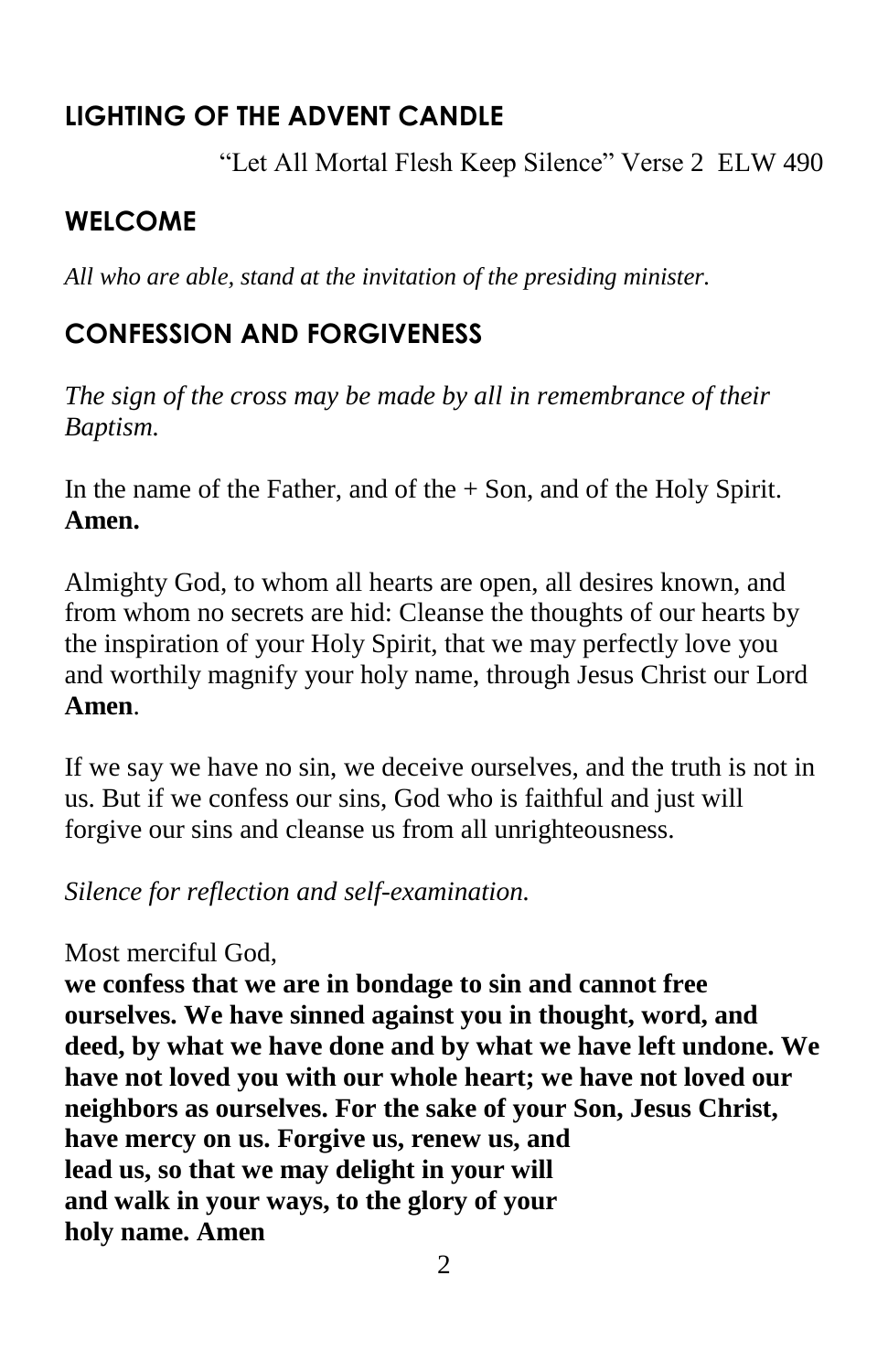# **ABSOLUTION**

Almighty God, in his mercy, has given his Son to die for us and, for his sake, forgives us all our sins. As a called and ordained minister of the Church of Christ, and by his authority, I therefore declare to you the entire forgiveness of all your sins, in the name of the Father, and of the + Son, and of the Holy Spirit. **Amen**.

*The assembly is seated.*

**GATHERING HYMN "**There's a Voice" ELW 255

## **GREETING**

The grace of our Lord Jesus Christ, the love of God, and the communion of the Holy Spirit be with you all. **And also with you.**

In peace, let us pray to the Lord. **Lord, have mercy.**

For the peace from above, and for our salvation, let pray to the Lord. **Lord, have mercy.**

For the peace of the whole world, for the well-being of the Church of God, and for the unity of all, let us pray to the Lord. **Lord, have mercy.**

For this holy house, and for all who offer here their worship and praise, let us pray to the Lord. **Lord, have mercy.**

Help, save, and defend us, gracious Lord. **Amen.**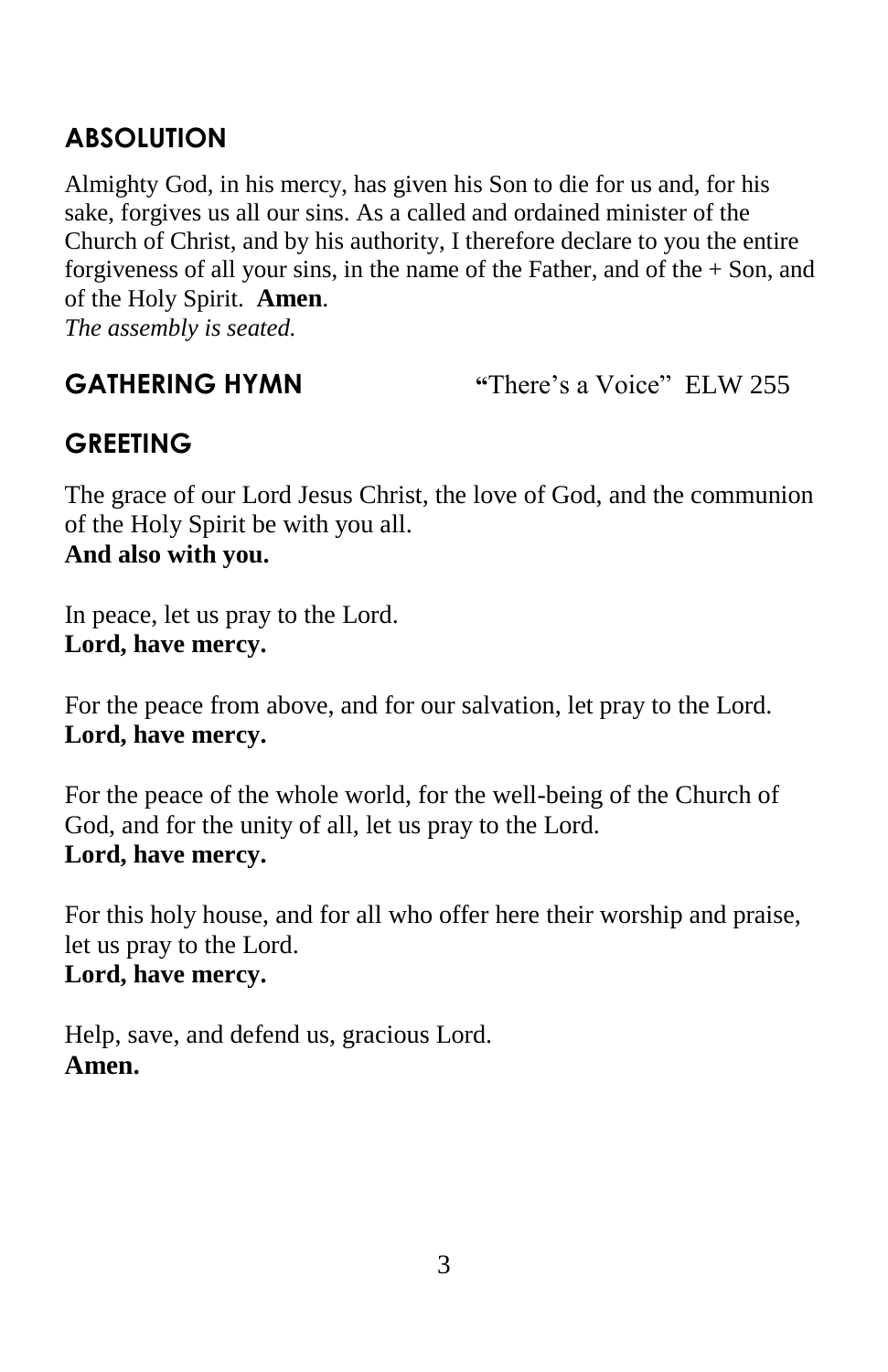# **HYMN OF PRAISE**



# **PRAYER OF THE DAY**

The Lord be with you. **And also with you.**

Let us pray,

Stir up our hearts, O Lord, to prepare the way for your only Son. By his coming give us strength in our conflicts and shed light on our path through the darkness of this world; through your Son, Jesus Christ our Lord, who lives and reigns with you and the Holy Spirit, one God, now and forever. **Amen.**

*All are seated.*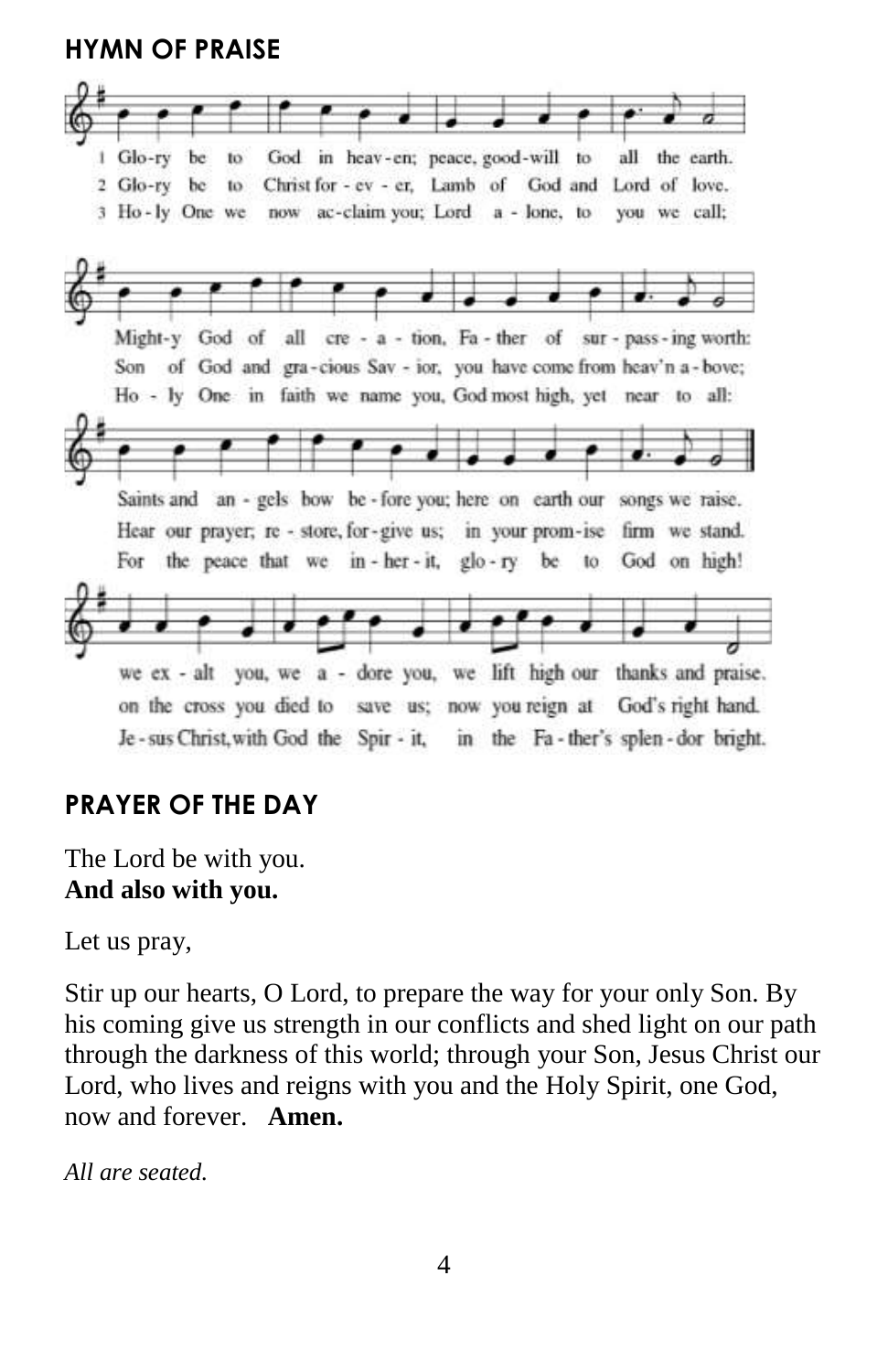# **WORD**

# **FIRST READING** Malachi 3:1-4

A reading from Malachi

See, I am sending my messenger to prepare the way before me, and the Lord whom you seek will suddenly come to his temple. The messenger of the covenant in whom you delight--indeed, he is coming, says the LORD of hosts. But who can endure the day of his coming, and who can stand when he appears? For he is like a refiner's fire and like fullers' soap; he will sit as a refiner and purifier of silver, and he will purify the descendants of Levi and refine them like gold and silver, until they present offerings to the LORD in righteousness. Then the offering of Judah and Jerusalem will be pleasing to the LORD as in the days of old and as in former years.

The Word of the Lord. **Thanks be to God.**

**PSALM** *Spoken by all*. Luke 1:68-79

**"Blessed be the Lord God of Israel,**

 **for he has looked favorably on his people and redeemed them.**

**He has raised up a mighty savior for us**

 **in the house of his servant David,**

**as he spoke through the mouth of his holy prophets from of old,**

 **that we would be saved from our enemies and from the hand of all who hate us.**

**Thus he has shown the mercy promised to our ancestors, and has remembered his holy covenant,**

**the oath that he swore to our ancestor Abraham,**

 **to grant us that we, being rescued from the hands of our enemies,**

**might serve him without fear, in holiness and righteousness before him all our days.**

**And you, child, will be called the prophet of the Most High; for you will go before the Lord to prepare his ways,**

**to give knowledge of salvation to his people**

 **by the forgiveness of their sins.**

**By the tender mercy of our God,**

 **the dawn from on high will break upon us,**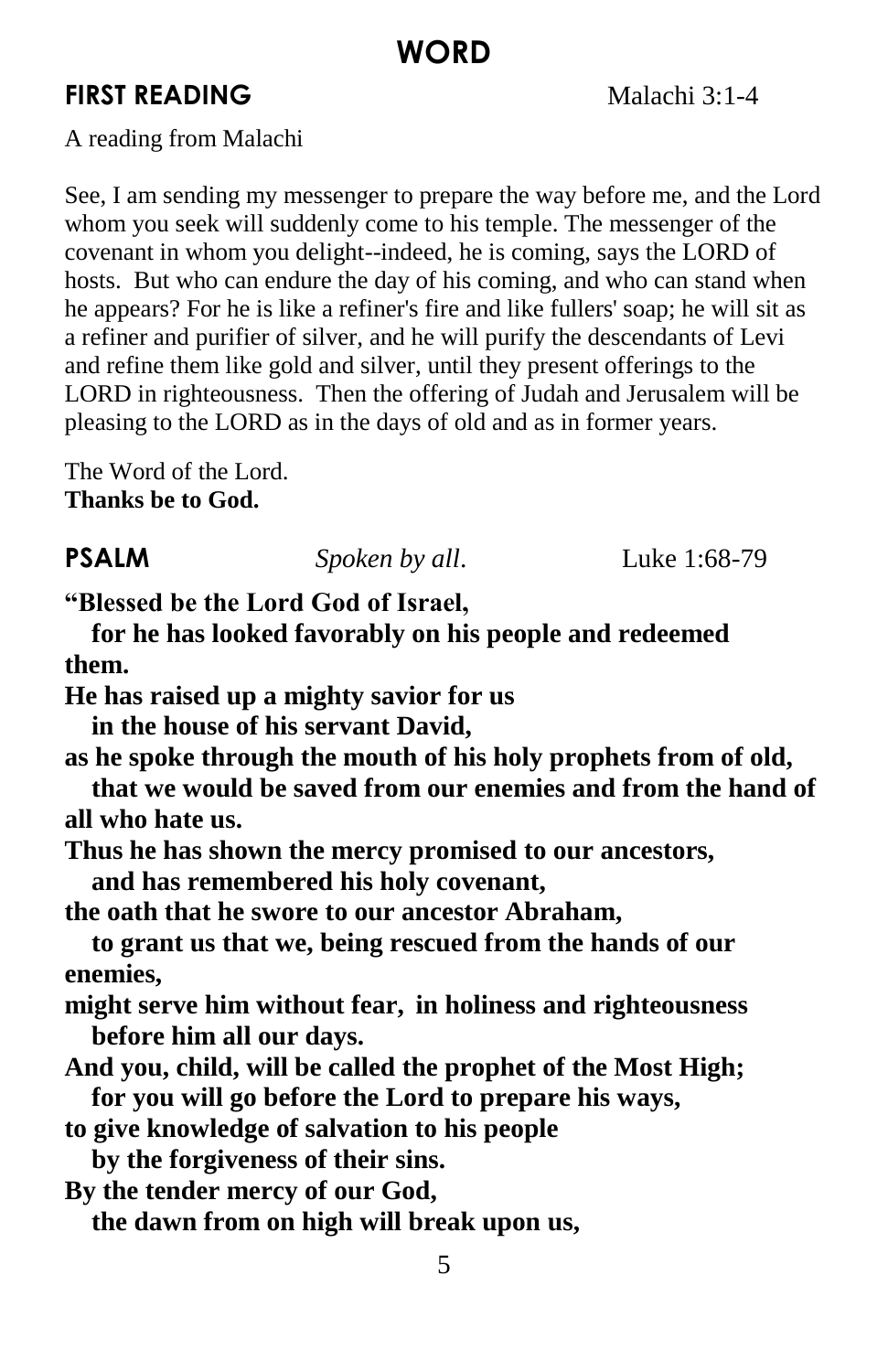**to give light to those who sit in darkness and in the shadow of death,**

 **to guide our feet into the way of peace." Glory to the Father, and | to the Son,\* and to the | Holy Spirit; as it was in the beginning, is now, and will | be forever.\* A | - - men.**

### **SECOND READING** Philippians 1:3-11

A reading from Philippians,

I thank my God every time I remember you, constantly praying with joy in every one of my prayers for all of you, because of your sharing in the gospel from the first day until now. I am confident of this, that the one who began a good work among you will bring it to completion by the day of Jesus Christ. It is right for me to think this way about all of you, because you hold me in your heart, for all of you share in God's grace with me, both in my imprisonment and in the defense and confirmation of the gospel. For God is my witness, how I long for all of you with the compassion of Christ Jesus. And this is my prayer, that your love may overflow more and more with knowledge and full insight to help you to determine what is best, so that in the day of Christ you may be pure and blameless, having produced the harvest of righteousness that comes through Jesus Christ for the glory and praise of God.

The Word of the Lord. **Thanks be to God.**

*All who are able, stand for the Gospel.*

## **GOSPEL ACCLAMATION**

**Alleluia. Lord, to whom shall we go? You have the words of eternal life. Alleluia.**

**GOSPEL** Luke 3:1-6

The Holy Gospel comes to us from the Third Chapter of the Gospel of Luke.

**Glory to you, O Lord.**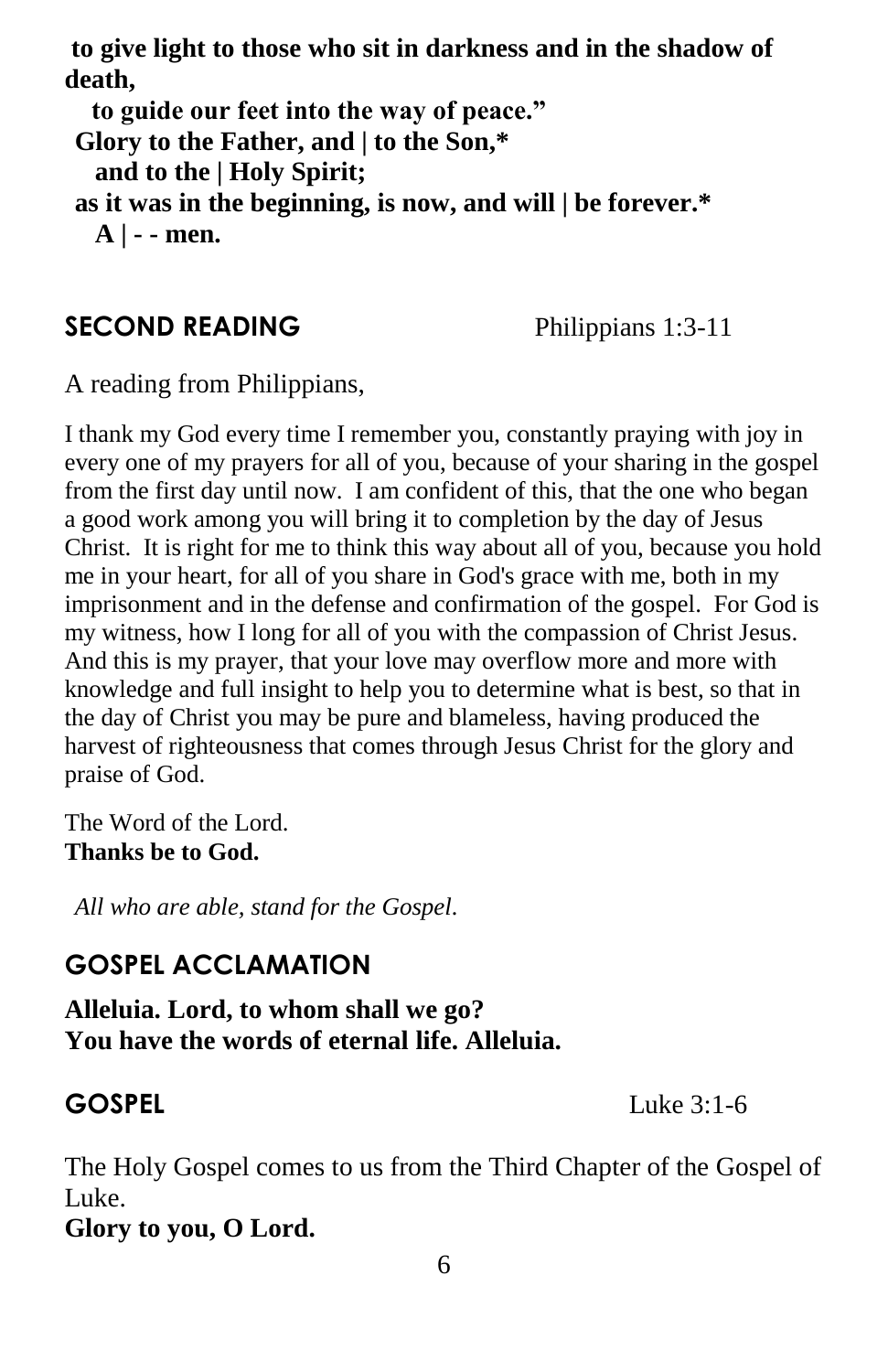In the fifteenth year of the reign of Emperor Tiberius, when Pontius Pilate was governor of Judea, and Herod was ruler of Galilee, and his brother Philip ruler of the region of Ituraea and Trachonitis, and Lysanias ruler of Abilene, during the high priesthood of Annas and Caiaphas, the word of God came to John son of Zechariah in the wilderness. He went into all the region around the Jordan, proclaiming a baptism of repentance for the forgiveness of sins, as it is written in the book of the words of the prophet Isaiah, "The voice of one crying out in the wilderness: 'Prepare the way of the Lord, make his paths straight. Every valley shall be filled, and every mountain and hill shall be made low, and the crooked shall be made straight, and the rough ways made smooth; and all flesh shall see the salvation of God.'

#### The Gospel of the Lord. **Praise to you, O Christ.**

*All are seated.*

**HOMILY** Pastor Greene

*A period of silence is kept. Then all who are able, stand to sing the hymn.*

#### **HYMN OF THE DAY**

**"**On Jordan's Bank**"** ELW 249

#### **NICENE CREED**

**We believe in one God, the Father, the Almighty, maker of heaven and earth, of all that is, seen and unseen.**

**We believe in one Lord, Jesus Christ, the only Son of God, eternally begotten of the Father, God from God, Light from Light, true God from true God, begotten, not made, of one Being with the Father. Through him all things were made. For us and for our salvation he came down from heaven; by the power of the Holy Spirit he became incarnate from the virgin Mary, and was made man. For our sake he was crucified under Pontius Pilate; he suffered death and was buried. On the third day he rose again in accordance with the Scriptures; he ascended into heaven and is seated at the right hand of the Father. He will come again in glory to judge the living and the dead, and his kingdom will have no end.**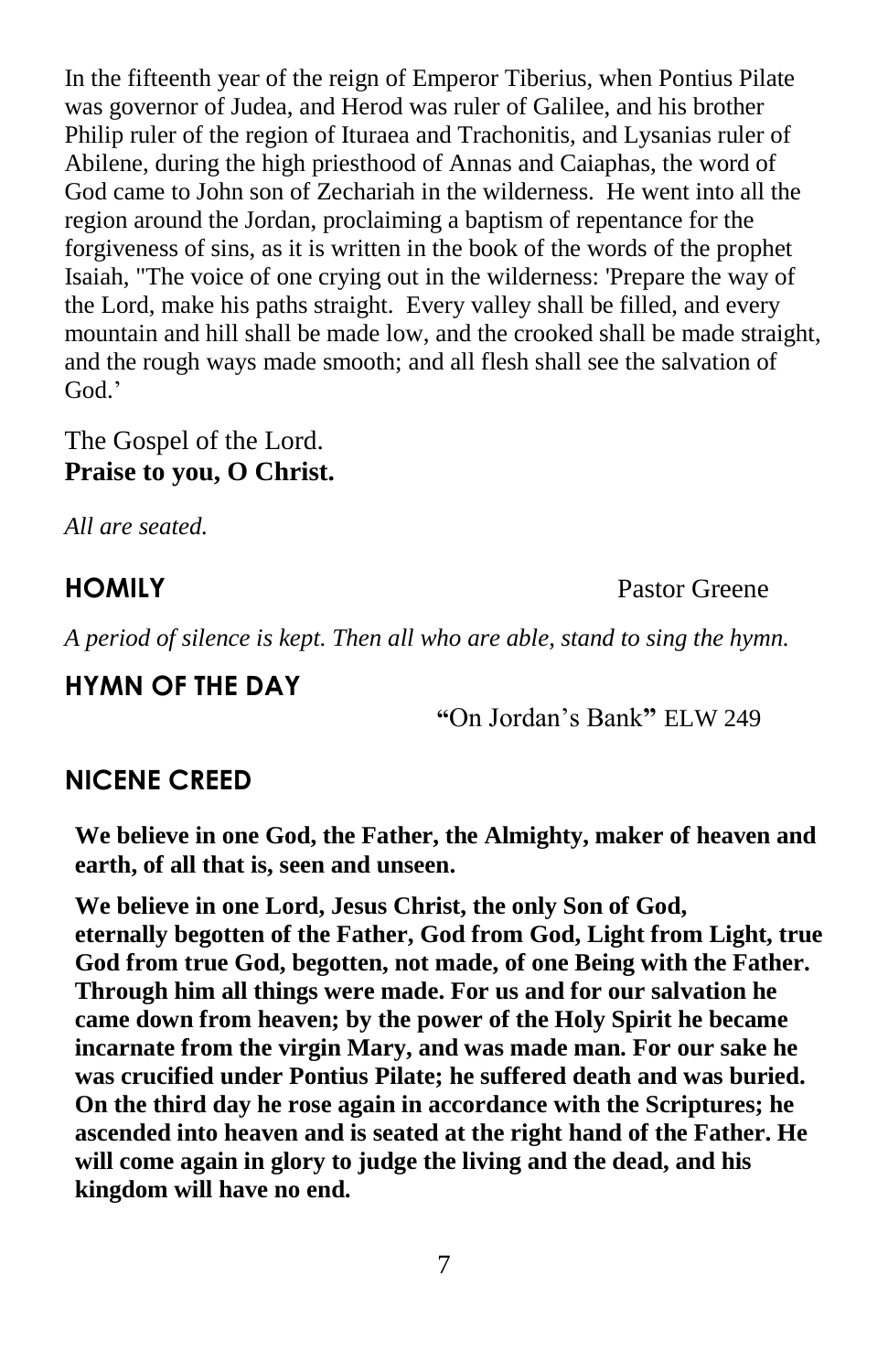**We believe in the Holy Spirit, the Lord, the giver of life, who proceeds from the Father and the Son. With the Father and the Son he is worshiped and glorified. He has spoken through the prophets. We believe in one holy catholic and apostolic Church. We acknowledge one Baptism for the forgiveness of sins. We look for the resurrection of the dead, and the life of the world to come. Amen.**

# **PRAYERS OF INTERCESSION**

Let us pray for the whole people of God in Christ Jesus, and for all people according to their needs.

*Each petition ends with:* Lord in Your Mercy, **Hear our Prayer.**

Into your hands, O Lord, we commend all for whom we pray, trusting in your mercy; through Jesus Christ, our Savior. **Amen.**

# **GREETING OF PEACE**

The peace of Christ be with you always. **And also with you.**

*After exchanging peace, all are seated.*

# **MEAL**

# **PRAYER**

*When the table is set, all who are able stand at the minister's invitation.*

Let us pray,

Blessed are you, O God, maker of all things. Through your goodness you have blessed us with these gifts: our selves, our time, and our possessions. Use us, and what we have gathered, in feeding the world with your love, through the one who gave himself for us, Jesus Christ, our Savior and Lord. **Amen.**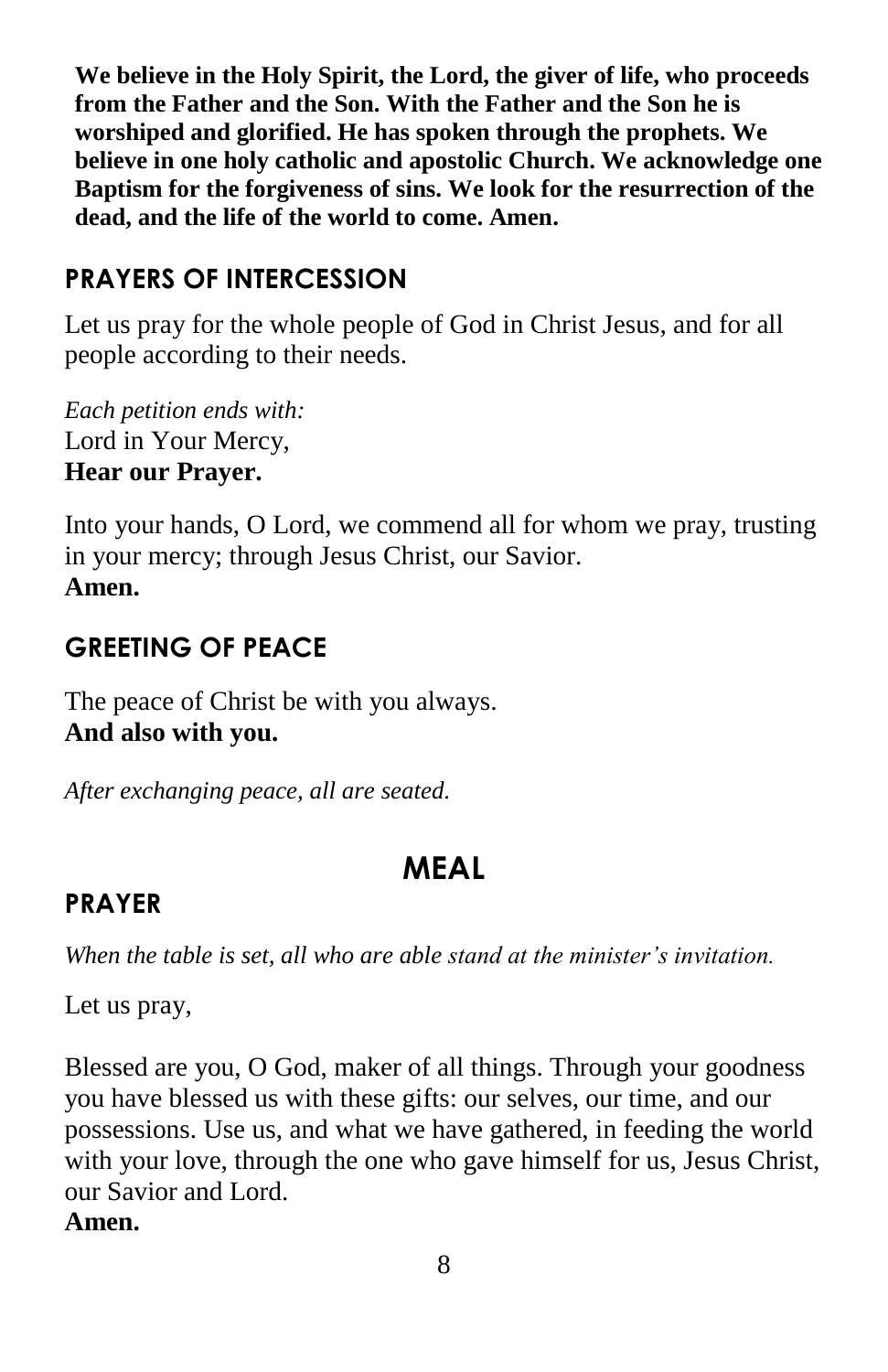

It is indeed right and salutary that we should at all times and in all places offer thanks and praise to you, O Lord, holy Father, almighty and everliving God. You comforted your people with the promise of the Redeemer, through whom you will also make all things new in the day when he comes again to judge the world in righteousness. And so, with the Church on earth and the hosts of heaven, we praise your name and join their unending hymn:

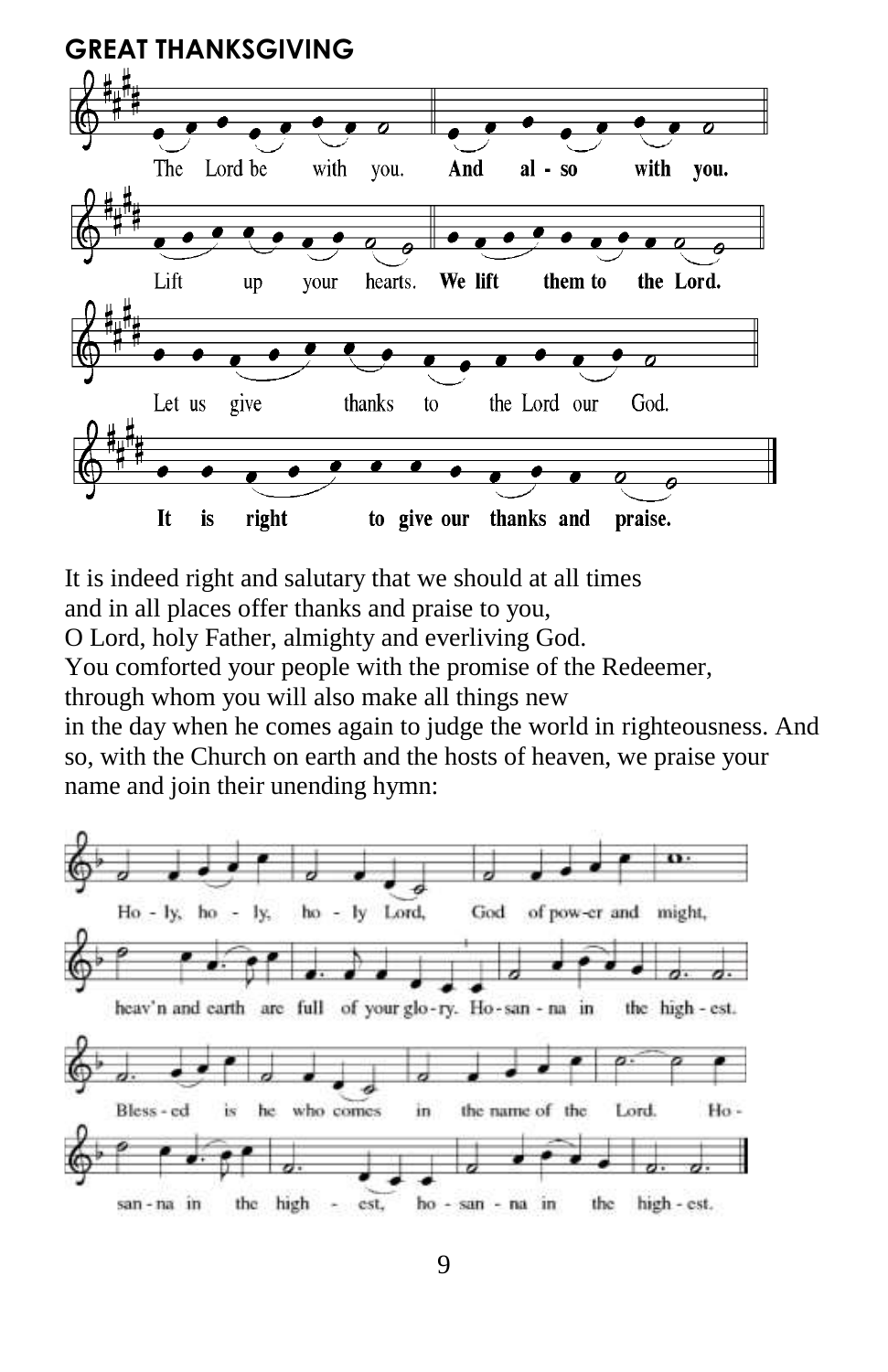Holy God, mighty Lord, gracious Father: Endless is your mercy and eternal your reign. You have filled all creation with light and life; heaven and earth are full of your glory. Through Abraham you promised to bless all nations. You rescued Israel, your chosen people. Through the prophets you renewed your promise; and, at this end of all the ages, you sent your Son, who in words and deeds proclaimed your kingdom and was obedient to your will, even to giving his life. In the night in which he was betrayed, our Lord Jesus took bread, and gave thanks; broke it, and gave it to his disciples, saying:

Take and eat; this is my body, given for you.

Do this for the remembrance of me.

Again, after supper, he took the cup, gave thanks, and gave it for all to drink, saying:

This cup is the new covenant in my blood,

shed for you and for all people for the forgiveness of sin.

Do this for the remembrance of me.

For as often as we eat of this bread and drink from this cup we proclaim the Lord's death until he comes.

### **Christ has died. Christ is risen. Christ will come again.**

Therefore, gracious Father, with this bread and cup we remember the life our Lord offered for us. And, believing the witness of his resurrection, we await his coming in power to share with us the great and promised feast.

### **Amen. Come, Lord Jesus.**

Send now, we pray, your Holy Spirit, the spirit of our Lord and of his resurrection, that we who receive the Lord's body and blood may live to the praise of your glory and receive our inheritance with all your saints in light.

## **Amen. Come, Holy Spirit.**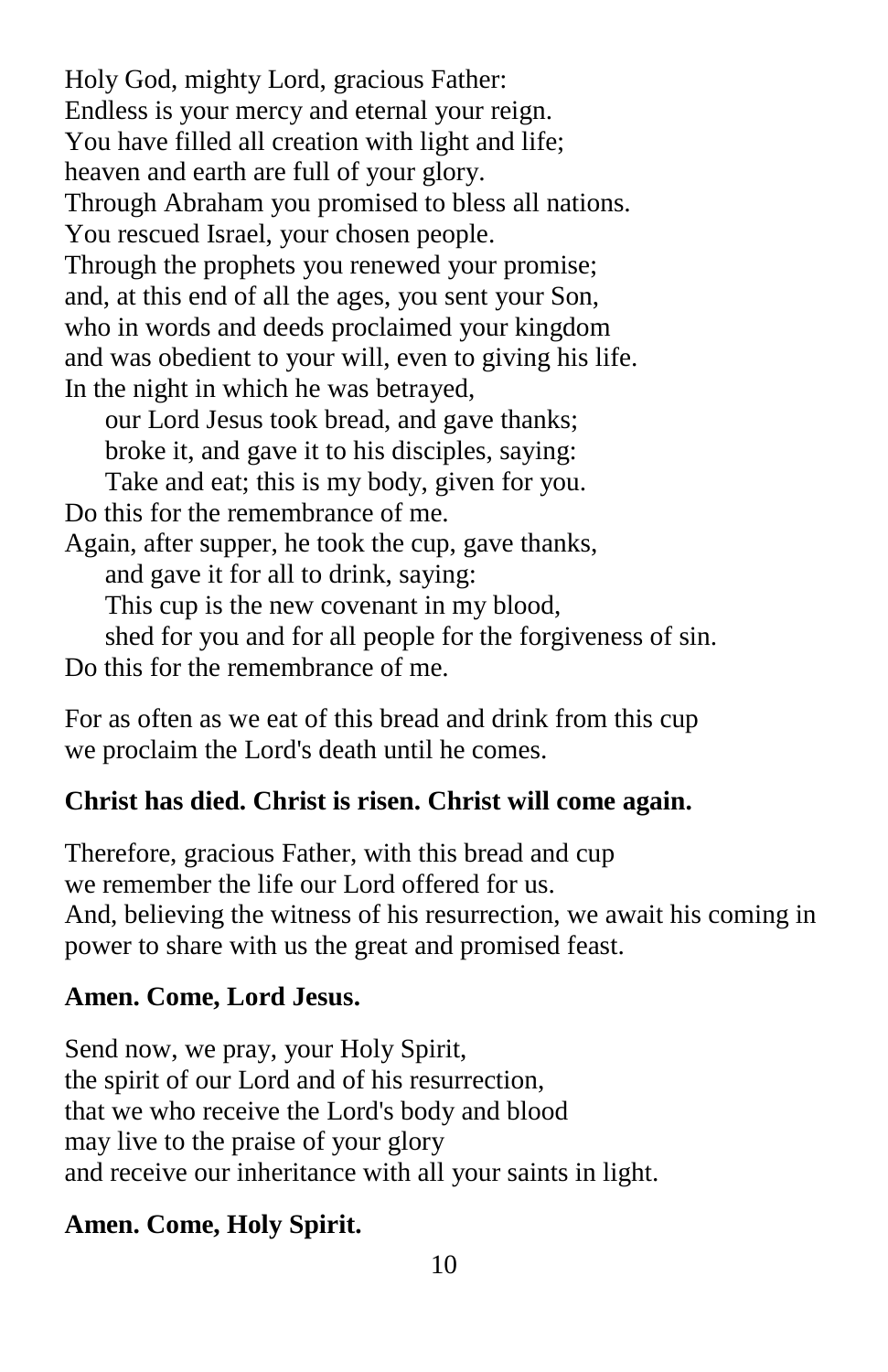Join our prayers with those of your servants of every time and every place, and unite them with the ceaseless petitions of our great high priest until he comes as victorious Lord of all.

#### **Through him, with him, in him, in the unity of the Holy Spirit, all honor and glory is yours, almighty Father, now and forever. Amen**

### **LORD'S PRAYER**

Father, remember us in your kingdom, and teach us to pray.

**Our Father, who art in heaven, hallowed be thy name, thy Kingdom come, thy will be done, on earth as it is in heaven. Give us this day our daily bread; and forgive us our trespasses, as we forgive those who trespass against us; and lead us not into temptation, but deliver us from evil. For thine is the kingdom, and the power, and the glory, forever and ever. Amen.**

#### **LAMB OF GOD**



## **COMMUNION**

*All are invited to commune at the direction of the ushers. When all have partaken, those who are able, stand for the hymn.*

The body and blood of our Lord Jesus Christ strengthen you and keep you in His grace.